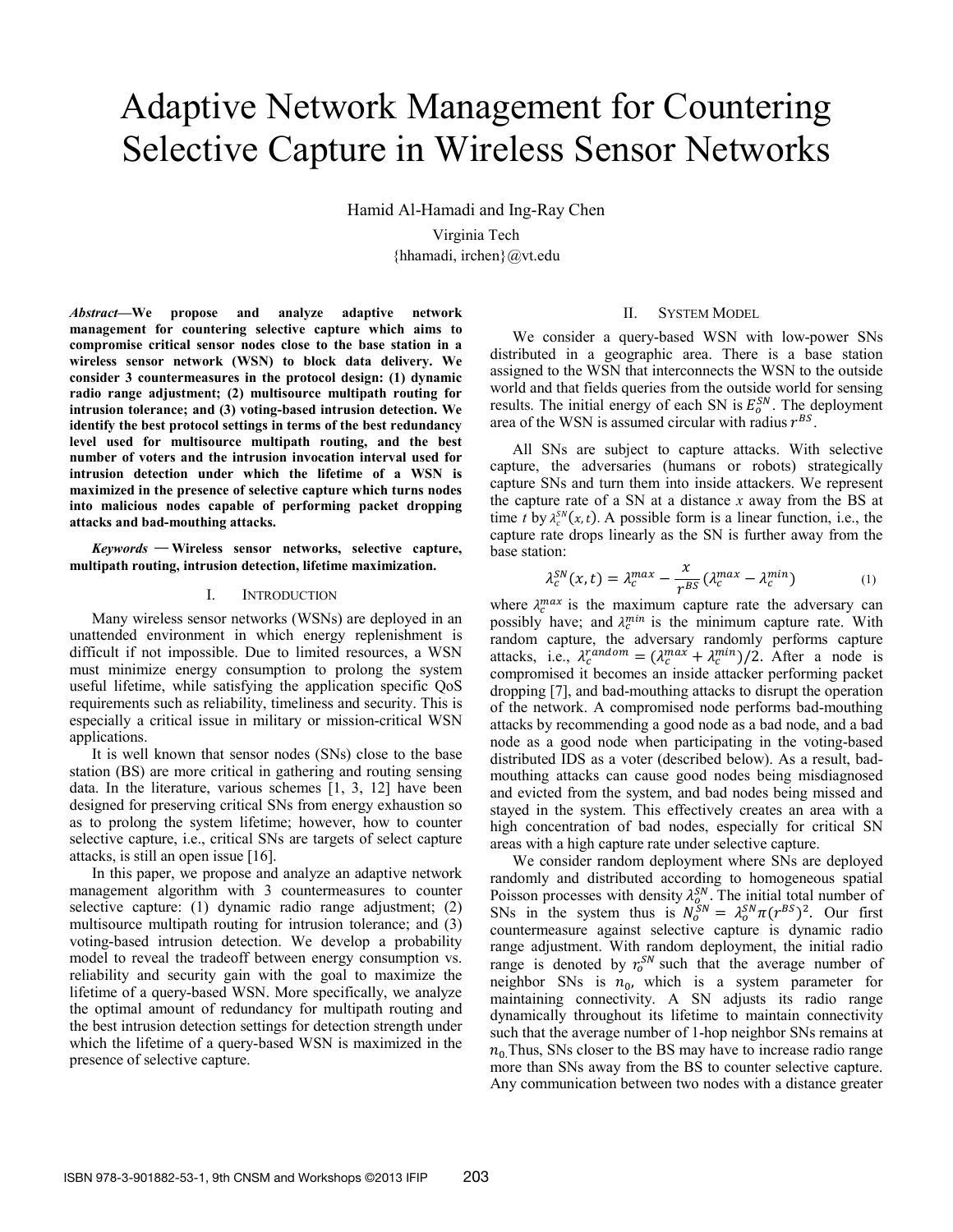than single hop radio range between them would require a multi-hop.

Our second countermeasure against selective capture is multipath routing for intrusion tolerance. This is achieved through two forms of redundancy: (a) source redundancy by which  $m_s$  SNs sensing a physical phenomenon in the same feature zone are used to forward sensing data to the BS; (b) path redundancy by which  $m_p$  paths are used to relay packets from a source SN to the BS. We assume geographic forwarding is being used to packet routing; thus, no path information is maintained.

While data delivery could fail due to hardware failure and transmission failure because of noise and interference, we only consider failure caused by compromised nodes performing packet drop attacks and data modification attacks. We assume that SNs operate in power saving mode (e.g. [3, 12]). Thus, a SN is either active (transmitting or receiving) or in sleep mode. For the transmission and reception energy consumption of sensors, we adopt the energy model in [15] for SNs. We assume that the BS will have pairwise keys with the SNs. A SN also has a pairwise key with each of its neighbors, up to a few hops away for future expandability. Thus, a SN can encrypt data for confidentiality and authentication purposes.

Our last countermeasure against selective capture is votingbased intrusion detection system (IDS) mechanisms to detect and evict compromised nodes. Every SN runs a simple *host IDS* to assess its neighbors. The host IDS is light-weight to conserve energy. It is also generic and does not rely on the feedback mechanism tied in with a specific routing protocol (e.g., MDMP for WSNS [8] or AODV for MANETs [14]). It is based on local monitoring. That is, each node monitors its neighbor nodes only. Each node uses a set of anomaly detection rules such as a high discrepancy in the sensor reading or recommendation has been experienced, a packet is not forwarded as requested, as well as interval, retransmission, repetition, and delay rules as in [2, 4, 13]. If the count exceeds a system-defined threshold, a neighbor node that is being monitored is considered compromised. The imperfection of monitoring due to environment noise or channel error is modeled by a "host" false positive probability  $(H_{pfp})$  and a "host" false negative probability  $(H_{pfn})$  which are assumed known at deployment time.

A voting-based distributed IDS is applied periodically in every  $T_{IDS}$  time interval. A SN is being assessed by its neighbor SNs. In each interval, *m* neighbor SNs around a target SN will be chosen randomly as voters and cast their votes based on their host IDS results to collectively decide if the target SN is still a good node. The *m* voters share their votes through secure transmission using their pairwise keys. When the majority of voters come to the conclusion that a target node is bad, then the target node is evicted. There is a system-level false positive probability  $P_{fp}$  that the voters can incorrectly identify a good node as a bad node. There is also a system-level false negative probability  $P_{fn}$  that the voters can incorrectly misidentify a bad node as a good node. In the paper, we will derive the two system-level IDS probabilities based on bad-mouthing attacks performed by inside attackers.

To provide a unifying metric that considers the above two design tradeoffs, we define the total number of queries the system can answer correctly until it fails as the *lifetime* or the *mean time to failure* (the MTTF) of the system, which can be translated into the actual system lifetime span given the query arrival rate. A failure occurs when no response toward a query is received. The cause could be due to energy exhaustion, or packet dropping by malicious nodes. Our aim is to find both the optimal redundancy levels and IDS settings under which the MTTF is maximized, when given a set of parameters characterizing the operational and environment conditions.

#### III. PROBABILITY MODEL

In this section we develop a probability model to estimate the MTTF of a query-based WSN built with the three countermeasure mechanisms in the protocol design. A parameter can be an *input*, *derived*, *design* or *output* parameter. Specifically, *mp* (path redundancy), *ms* (source redundancy), *m* (the number of voters for intrusion detection) and  $T_{IDS}$  (the intrusion detection interval) are design parameters whose values are to be identified to maximize the system MTTF, when given a set of input parameter values charactering the operational and environmental conditions. Derived parameters are those deriving from input parameters. There is only one output parameter, namely, the MTTF. Note that most derived parameters are dynamic, i.e., as a function of time. For example, SN density, denoted by  $\lambda^{SN}(x, t)$ , decreases over time because of node failure/eviction as time progresses. On the other hand, radio range, denoted by  $r^{SN}(x, t)$ , increases over time to maintain connectivity.

The basic idea of our MTTF formulation is that we first deduce the maximum number of queries,  $N_q$ , the system can possible handle before running into energy exhaustion for the best case in which all queries are processed successfully. Because the system evolves dynamically, the amount of energy spent per query also varies dynamically. Given the query arrival rate  $\lambda_q$  as input, the average interval between query arrivals is  $1/\lambda_q$ . So we can reasonably estimate the amount of energy spent due to query processing and intrusion detection for query *j* based on the query arrival time  $t_{Q,j}$ . We then derive the corresponding query success probability  $R_q(t_{Q,i})$ , that is, the probability that the response to query *j* arriving at time  $t_{0,i}$  is delivered successfully to the BS. Finally, we compute the MTTF as the probability-weighted average of the number of queries the system can handle without experiencing any failure. More specifically, the MTTF is computed by:

$$
MTTF = \sum_{i=1}^{N_q-1} i \left( \prod_{j=1}^i R_q(t_{Q,j}) \right) \left( 1 - R_q(t_{Q,i+1}) \right) + N_q \prod_{j=1}^{N_q} R_q(t_{Q,j}) \tag{2}
$$

Here  $(\prod_{j=1}^{i} R_q(t_{Q,j})) (1 - R_q(t_{Q,i+1}))$  accounts for the probability of the system being able to successfully execute *i* consecutive queries but failing the  $i+1$ <sup>th</sup> query. The second term is for the best case in which all queries are processed successfully without experiencing any failure for which the system will have the longest lifetime span.

## *A. Network Dynamics*

Let  $\lambda^{SN}(x, t)$  represent the density of SNs at distance *x* from the BS at time *t*. Initially at deployment time all SNs are good nodes, so  $\lambda^{SN}(x, 0) = \lambda_0^{SN}$  for all *x*<sup>3</sup>s.

As time progresses some SNs are captured and turned into compromised nodes and some SNs fail. Moreover some SNs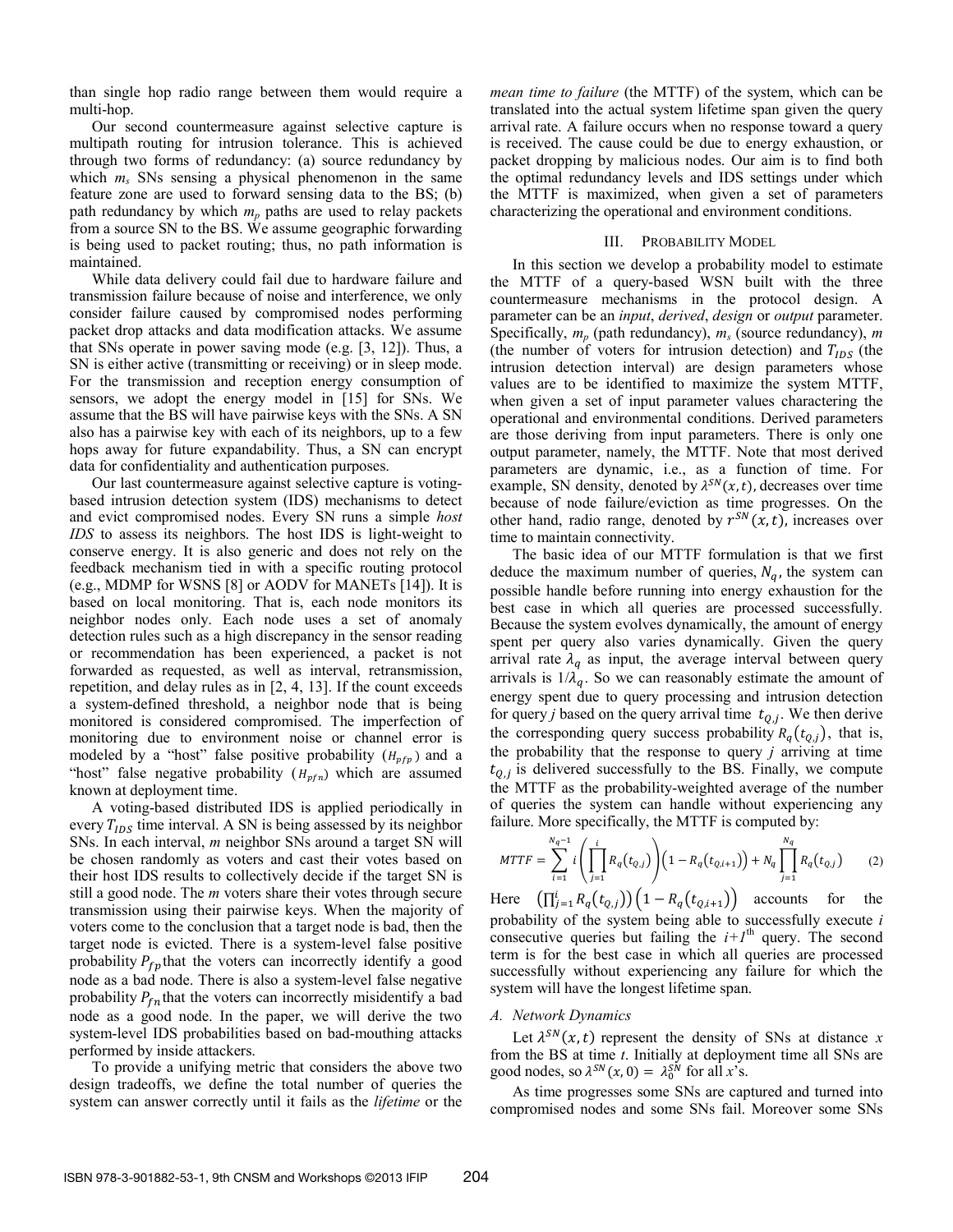may be diagnosed as bad nodes and get evicted from the system. Let *T* be the capture time of a SN following a distribution function  $F_c(t)$ . Then, the probability that a SN at location *x* away from the BS is compromised at time *t*, given that it was a good node at time  $t$ - $T_{IDS}$ , denoted by  $P_c^{SN}(x, t)$ , is given by:

$$
P_c^{SN}(x,t) = 1 - P\{T > t | T > t - T_{IDS}\}\
$$
  
= 
$$
1 - \frac{P\{T > t, T > t - T_{IDS}\}}{P\{T > t - T_{IDS}\}} = 1 - \frac{1 - F_c(t)}{1 - F_c(t - T_{IDS})}
$$
(3)

In the special case in which the capture time is exponential distributed,  $P_c^{SN}(x,t) = 1 - e^{-\lambda_c^{SN}(x,t) \times T_{IDS}}$  for a SN at distance *x* from its BS. Recall that the voting-based distributed IDS executes periodically with  $T_{IDS}$  being the interval. At the  $i^{\text{th}}$  IDS execution time (denoted by  $t_{I,i}$ ), a good SN at distance *x* from its BS may have been compromised with probability  $P_c^{CH}(x, t_{l,i})$  since the previous IDS execution time  $(t_{l,i-1})$ . Let  $\lambda_{good}^{SN}(x,t)$  and  $\lambda_{bad}^{SN}(x,t)$  denote the densities of good, and bad SNs at distance *x* from the BS at time *t,* respectively. Then, the densities of good and bad SNs at time  $t_{Li}$  just prior to IDS execution can be recursively estimated from the densities of good and bad SNs at time  $t_{l,i-1}$  by:

$$
\lambda_{good}^{SN}(x, t_{I,i}) = \lambda_{good}^{SN}(x, t_{I,i-1}) - P_c^{SN}(x, t_{I,i})\lambda_{good}^{SN}(x, t_{I,i-1})
$$
  

$$
\lambda_{bad}^{SN}(x, t_{I,i}) = \lambda_{bad}^{SN}(x, t_{I,i-1}) + P_c^{SN}(x, t_{I,i})\lambda_{good}^{SN}(x, t_{I,i-1})
$$
  
(4)

The boundary conditions are  $\lambda_{good}^{SN}(x, 0) = \lambda_0^{SN}$  and  $\lambda_{bad}^{SN}(x, 0) =$ 0 for all *x*'s.

Every SN dynamically adjusts its radio range for maintaining connectivity with its peers such that on average the number of 1-hop neighbor nodes is  $n<sub>o</sub>$  to support its intended functions including routing and participating in majority voting IDS as a verifier. In particular, critical SNs must increase radio range more due to more node eviction as a result of more intensive capture and bad-mouthing attacks toward critical SNs.

Let  $r^{SN}(x, t)$  denote the radio range of a SN at distance *x* from its BS at time  $t$  so it can find  $n<sub>o</sub>$  SNs within radio range. Since the SN density is a function of the distance  $(x)$  away from the BS, we have to solve  $r^{SN}(x, t)$  by integration of the SN population from  $x-r^{SN}(x, t)$  to  $x+r^{SN}(x, t)$ . Let X and Y be two variables denoting the X and Y coordinates in the X-Y coordinate system. Since  $Y^2 = r^{SN}(x, t)^2 - X^2$  and  $\int_0^{r^{SN}(x, t)} Y dX$ gives the area of the upper semicircle, the expected number of SNs covered by radio range, denoted by  $r^{SN}(x, t)$ , can be obtained by solving the following equation:

$$
2\int_{-r^{SN}(x,t)}^{r^{SN}(x,t)} \lambda^{SN}(x+X,t) \sqrt{r^{SN}(x,t)^2 - X^2} dX = n_o
$$
 (5)

where the integral gives the expected number of SNs (accounting for density variation along *X*) located in the upper or lower half circle.

Next we estimate the system-level false positive probability  $(P_{fp})$  and false negative probability  $(P_{fn})$  at time *t* as a resulting of executing voting-based IDS. For notational convenience, let  $n^{SN}(x, t)$  be the number of neighbor SNs of a SN located at distance *x* from the BS at time *t*,  $\tilde{n}^{SN}(x, t)$  be the number of forwarding neighbors (with *f*=1/4 for geographical routing),  $m_{good}^{SN}(x, t)$  be the number of good neighbors, and  $n_{bad}^{SN}(x, t)$  be the number of bad neighbors at time *t.* Since we know the densities of good and bad nodes at time  $t_{Li}$  just prior to IDS execution, we have:

$$
n^{SN}(x,t) = 2 \int_{-r^{SN}(x,t)}^{r^{SN}(x,t)} \lambda^{SN}(t)(x+X,t) \sqrt{r^{SN}(x,t)^2 - X^2} dX
$$
 (6)  

$$
\tilde{n}^{SN}(x,t) = \int_{-r^{SN}(x,t)}^{0} \lambda^{SN}(t)(x+X,t) \sqrt{r^{SN}(x,t)^2 - X^2} dX
$$
  

$$
n_{good}^{SN}(x,t) = 2 \int_{-r^{SN}(x,t)}^{r^{SN}(x,t)} \lambda_{good}^{SN}(x+X,t) \sqrt{r^{SN}(x,t)^2 - X^2} dX
$$
  

$$
n_{bad}^{SN}(x,t) = 2 \int_{-r^{SN}(x,t)}^{r^{SN}(x,t)} \lambda_{bad}^{SN}(x+X,t) \sqrt{r^{SN}(x,t)^2 - X^2} dX
$$

The above information allows us to derive the system-level false positive probability  $(P_{fp})$  and false negative probability  $(P_{fn})$  at time *t*, as follows (note: we omit distance *x* and time *t* in the mathematical expression below for brevity):

$$
P_{fp} \text{ or } P_{fn}
$$
\n
$$
= \sum_{i=0}^{m-m_{maj}} \left[ \frac{C \left( \frac{n_{bad}}{m_{maj} + i} \right) \times C \left( \frac{n_{good}}{m} + i \right) \right)}{C \left( \frac{n_{bad} + n_{good}}{m} \right)} \right]
$$
\n
$$
+ \sum_{i=0}^{m-m_{maj}} \left[ \frac{C \left( \frac{n_{bad}}{i} \right) \times \sum_{j=m_{maj}-i}^{m-i} \left[ C \left( \frac{n_{good}}{j} \right) \times \omega \right] \times C \left( \frac{n_{good-j}}{m - i - j} \right) \times (1 - \omega)^{m-i-j} \right]}{C \left( \frac{n_{bad} + n_{good}}{m} \right)} \right]
$$
\n(7)

where  $m_{maj}$  is the minimum majority of  $m$ , e.g., 3 is the minimum majority of 5, and  $\omega$  is  $H_{pfp}$  for calculating  $P_{fp}$  and  $H_{pfn}$  for calculating  $P_{fn}$ . We explain Equation 7 for the false positive probability at time *t* below. The explanation to the false negative probability is similar. A false positive results when the majority of the voters vote against the target node (which is a good node) as compromised. The first term in Equation 7 accounts for the case in which more than 1/2 of the voters selected from the target node's neighbors are bad sensors who, as a result of performing bad-mouthing attacks, will always vote a good node as a bad node. Since more than 1/2 of the *m* voters vote no, the target node (which is a good node) is diagnosed as a bad node in this case, resulting in a false positive. Here the denominator is the total number of combinations to select *m* voters out of all neighbor nodes, and the numerator is the total number of combinations to select at least *mmaj* bad voters out of *nbad* nodes and the remaining good voters out of *ngood* nodes. The second term accounts for the case in which more than 1/2 of the voters selected from the neighbors are good nodes but unfortunately some of these good nodes mistakenly misidentify the target nodes as a bad node with host false positive probability  $H_{pfp}$  resulting in more than 1/2 of the voters (although some of those are good nodes) voting no against the target node. Since more than 1/2 of the *m* voters vote no, the target node (which is a good node) is also diagnosed as a bad node in this case, again resulting in a false positive. Here the denominator is again the total number of combinations to select *m* voters out of all neighbor nodes, and the numerator is the total number of combinations to select *i* bad voters not exceeding the majority  $m_{maj}$ , *j* good voters who diagnose incorrectly with  $i + j \ge m_{\text{maj}}$ , and the remaining  $m - i$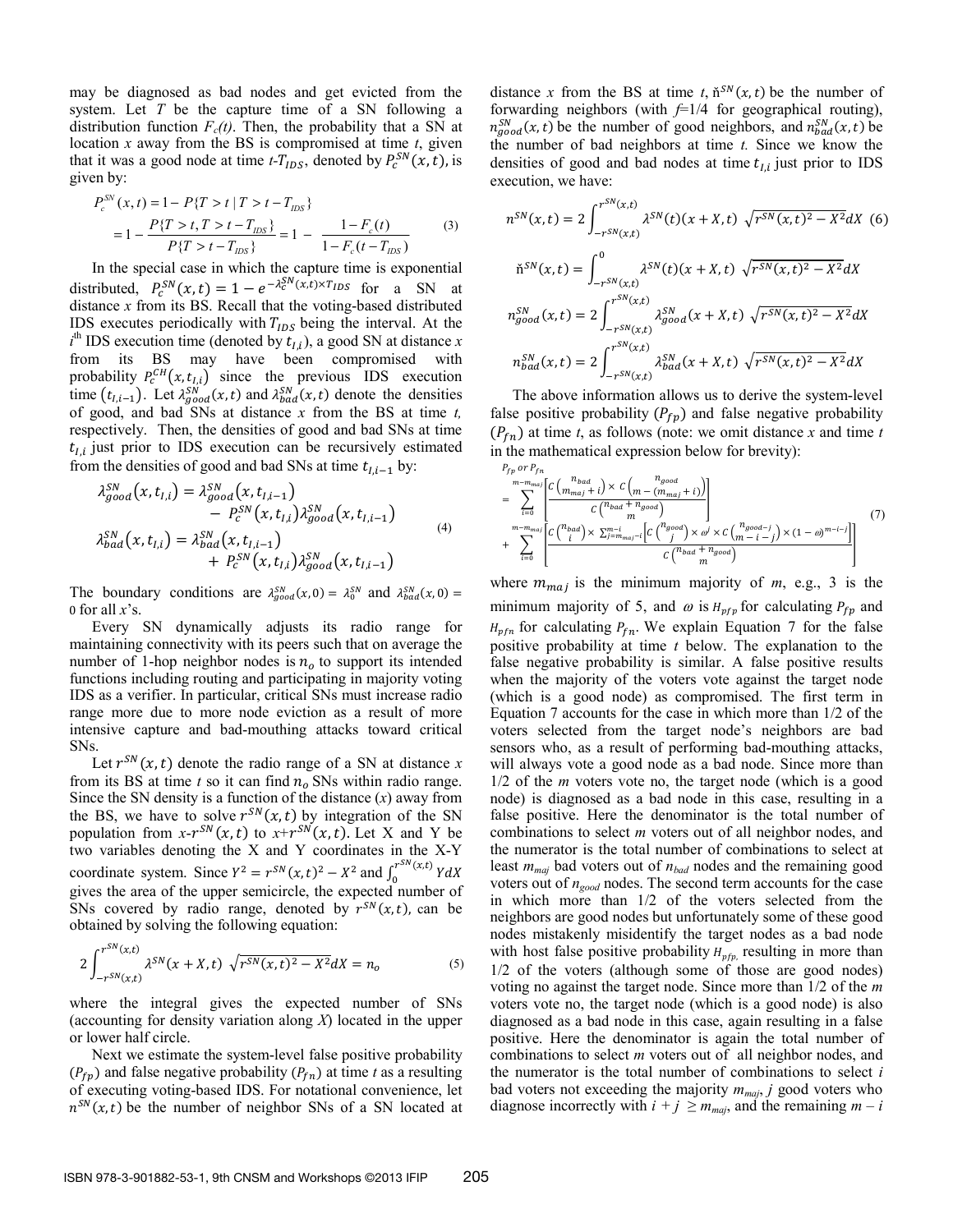*– j* good voters who diagnose correctly. Here we note that more voters do not necessarily provide better detection accuracy since it depends on the percentage of bad node population. That is, if more bad nodes exist than good nodes in the neighborhood, or good nodes have high host false positive probability  $(H_{pfp})$  and host false negative probability  $(H_{pfp})$ , then more voters will provide less detection accuracy.

After the voting-based IDS is executed, a good node may be misidentified as a bad node with probability  $P_{fn}$  and will be mistakenly removed from the WSN. Consequently, we need to adjust the population of good nodes after IDS execution. Let  $\overline{\lambda_{good}^{SN}(x,t_{l,i})}$  and  $\overline{\lambda_{bad}^{SN}(x,t_{l,i})}$  denote the densities of good and bad SN nodes located at distance *x* from the BS, respectively, after IDS execution at time *t*. Then:

$$
\overline{\lambda_{good}^{SN}(x, t_{l,i})} = \lambda_{good}^{SN}(x, t_{l,i}) - \lambda_{good}^{SN}(x, t_{l,i}) \times P_{fp}^{SN}
$$
\n
$$
\overline{\lambda_{bad}^{SN}(x, t_{l,i})} = \lambda_{bad}^{SN}(x, t_{l,i}) - \lambda_{bad}^{SN}(x, t_{l,i}) \times (1 - P_{fn}^{SN})
$$
\n(8)

Therefore for a SN at distance *x* from its BS*,* the probability it is a bad SN at time  $t_{Li}$ , denoted by  $Q_{c,j}^{SN}(x, t_{I,i})$  where *j* denotes the node id of the SN, is given by:

$$
Q_{c,j}^{SN}\left(x,t_{I,i}\right) = \frac{\overline{\lambda_{bad}^{SN}\left(x,t_{I,i}\right)}}{\overline{\lambda_{bad}^{SN}\left(x,t_{I,i}\right)} + \overline{\lambda_{good}^{SN}\left(x,t_{I,i}\right)}}
$$
(9)

 $Q_{c,i}$  derived above provides critical information because a bad node can perform packet dropping attacks causing a path to be broken if it is on a path from source SNs to the BS.

Here we note that the good/bad node density will remain the same until the next IDS execution (after  $T_{IDS}$  seconds) because the IDS only detects and evicts nodes periodically (given that typically node hardware/software failure happens less frequently than security failure). The remaining nodes are good nodes that pass the IDS evaluation and bad nodes that are undetected by the IDS. Thus,  $\overline{\lambda_{good}^{SN}}(x, t_{l,i-1})$  and  $\overline{\lambda_{bad}^{SN}}(x, t_{l,i-1})$ obtained at time  $t_{I,i-1}$  essentially become  $\lambda_{good}^{SN}(x, t_{I,i}-1)$  and  $\lambda_{bad}^{SN}(x, t_{i,i-1})$ , respectively, for the next round of IDS execution at time  $t_{1i}$ .

We can also estimate the number of SNs in the WSN at time *t* as:

$$
N^{SN}(t) = \int_0^{r^{BS}} \lambda^{SN}(x, t) \ 2\pi x \, dx \tag{10}
$$

#### *B. Query Success Probability*

We will use the notation  $SN_i$  to refer to  $SN_j$  responsible to relay the packet for the *jth* hop from the source SN to the BS. Also we will use the notation  $x(j)$  to refer to the distance from  $SN_i$  to its BS.

Let  $D_{SN-BS}$  be the distance between a SN (selected to report sensor readings) and its BS, which on average is  $r^{BS}/2$ . Then the average numbers of hops to forward data from a source SN to the BS, denoted by  $N_{hop}^{SN}$ , can be estimated as follows:

$$
\sum_{j=1}^{N_{hop}^{SN}} r^{SN}(x(j), t) = D_{SN-BS}
$$
\n(11)

The equation above equates the sum of hop distances with the source-destination distance.

The success probability for  $SN_i$  to transmit a packet to at least *p* next-hop SN neighbors (with indices  $k=1, 2, ... p$ ) along the direction of the destination node based on geographical routing is given by:

$$
\theta_j^{SN}(p) = \sum_{i=p}^{h^{SN}(x(j),t)} \left[ \binom{h^{SN}(x(j),t)}{i} \right] \prod_{k=1}^i (1 - Q_{k,c}^{SN}(x(k),t)) \prod_{k=i+1}^{h^{SN}(x(j),t)} Q_{k,c}^{SN}(x(k),t) \tag{12}
$$

where  $Q_{k,c}^{SN}(x(k), t)$  is the probability that  $SN_k$  is compromised as derived in Equation 9, and  $\check{n}^{SN}(x(j), t)$  is the number of forwarding neighbor SNs for  $SN_i$  as derived from Equation 6.

A path starting at  $SN_i$  to the BS is successful if in each hop there is at least one healthy next-hop SN neighbor found. Thus, the success probability of a path starting from  $SN_i$  (a source node has index  $j=1$ ) to the BS is given by:

$$
\varphi_j^{SN} = \prod_{l=j}^{N_{hop}^{SN}-1} \theta_l^{SN}(1) \tag{13}
$$

For the  $2^{nd}$  countermeasure, we create  $m_p$  paths between a source SN and the BS for *path redundancy*. The  $m_p$  paths are formed by choosing  $m_p$  SNs in the first hop and then choosing only one SN in each of the subsequent hops. The source SN will fail to deliver data to the SN if one of the following happens: (a) none of the SNs in the first hop receives the message; (b) in the first hop, *i* ( $1 \le i \le m_p$ ) SNs receive the message, and each of them attempts to form a path for data delivery; however, all *i* paths fail to deliver the message because the subsequent hops fail to receive the broadcast message; or (c) in the first hop, at least *mp* SNs receive the message from the source SN from which  $m_p$  SNs are randomly selected to forward data, but all  $m_p$  paths fail to deliver the message because the subsequent hops fail to receive the message. Summarizing above, the probability of a source SN (with index *j*=1) failing to deliver data to the BS through multipath routing is given by:

$$
Q_1^{SN}(p) = 1 - \theta_1^{SN}(1) + \sum_{p=1}^{m_p} \theta_1^{SN}(p) \left[1 - \varphi_2^{SN}\right]^p \tag{14}
$$

Consequently, the failure probability of data delivery to the BS from  $m_s$  source SNs, each utilizing  $m_p$  paths to relay data, is given by:

$$
Q_f = [1 - (1 - Q_1^{SN})(1 - Q_{c,1}^{SN}(x(1), t))]^{m_s}
$$
 (15)

Therefore, the query success probability is given by:

$$
R_q = 1 - Q_f \tag{16}
$$

Note that in the above derivation we omit time for brevity. More precisely,  $R_q$  derived above should be  $R_q(t_{q,i})$  since the query success probability is a function of time, depending on the node count and population density at the *i th* query's execution time (i.e., at time  $t_{0,i}$ ).

#### *C. Energy Consumption*

Now we estimate the amounts of energy spent by a SN located at distance *x* away from the BS during a query interval  $[t_{Q,i}, t_{Q,i+1}]$  and an IDS interval  $[t_{I,i}, t_{I,i+1}]$  so as to estimate  $N_q$ , the maximum number of queries this SN can possible handle before running into energy exhaustion. When a SN at distance *x* consumes all its energy, a 'black ring' at distance *x* away from the BS is formed. Nodes at distance greater than *x* will have to increase radio range in order to maintain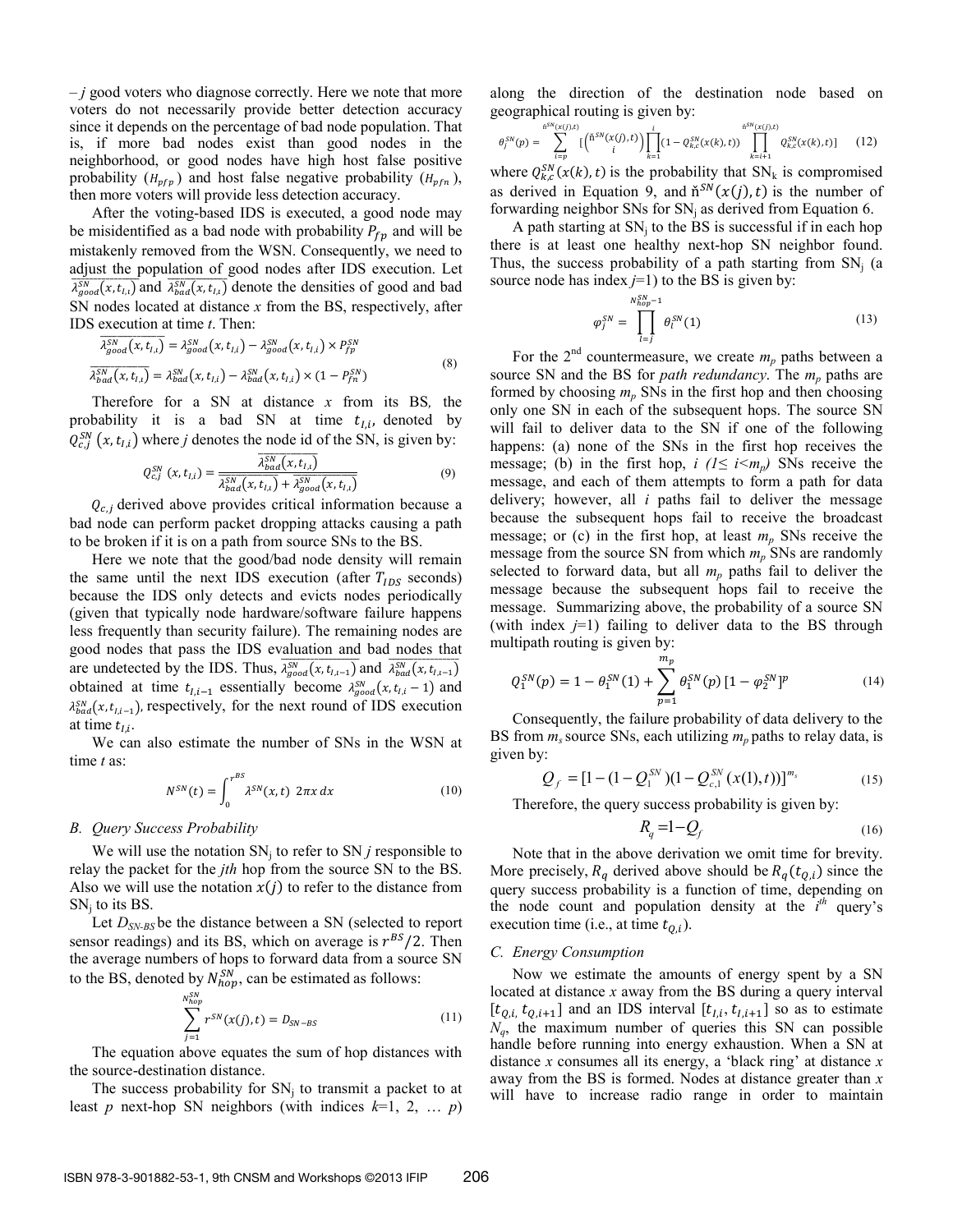connectivity with the BS but eventually the system ceases to function. When selective capture is in effect, one can see that a black ring can more easily develop for nodes close to the BS.

To normalize energy consumption over  $N_q$  queries, let  $\alpha$  be the ratio of the IDS execution rate to the query arrival rate so that  $\alpha N_q$  is the numbers of IDS cycles before SN energy exhaustion. Then, we can estimate  $N_q$  by the fact that the SN energy consumed due to intrusion detection, and query processing is equal to the initial SN energy as follows:

$$
E_o^{SN} = \sum_{i=1}^{\alpha N_q} E_q^{SN}(x, t_{Q,i}) + \sum_{i=1}^{N_q} E_{IDS}^{SN}(x, t_{I,i})
$$
(17)

Below we outline how to calculate  $E_q^{SN}(x, t_{Q,i})$  and  $E_{IDS}^{SN}(x, t_{I,i})$ . We first estimate energy consumed by transmission and reception over wireless link. The energy spent by a SN to transmit an encrypted data packet of length  $n<sub>b</sub>$  bits over a distance *r* is estimated as [15]:

$$
E_T^{SN}(r) = n_b \left( E_{elec} + E_{amp} r^z \right) \tag{18}
$$

Here *Eelec* is the energy dissipated to run the transmitter and receiver circuitry, *Eamp* is the energy used by the transmit amplifier, and *r* is the transmission radio range. We use the current SN radio range to derive  $E_T^{SN}$ . We set  $E_{amp} = 10$ pJ/bit/m<sup>2</sup> and  $z = 2$  when the radio range is less than a threshold distance  $d_0$  (75m) and  $E_{amp} = 0.0013$  pJ/bit/m<sup>4</sup> and  $z = 4$  otherwise[15]. The energy spent by a node to receive an encrypted message of length  $n<sub>b</sub>$  bits is given by:

$$
E_R^{SN} = n_b E_{elec} \tag{19}
$$

The energy consumed by a SN located at *x* for processing the *i*<sup>th</sup> query,  $E_q^{SN}(x, t_{Q,i})$ , conditioning on it is being a data delivery path with probability  $P_q^{SN}(x,t_{Q,i})$  is the energy consumed for reception (except when it is a source SN) and transmission, i.e.,

$$
E_q^{SN}(x, t_{Q,i}) = P_q^{SN}(x, t_{Q,i}) \times [E_R^{SN} + E_T^{SN}(r^{SN}(x, t_{Q,i}))]
$$
\n(20)

Since source SNs are randomly picked to answer a query, the probability that a SN at distance *x* away from the BS is on the data path  $P_q^{SN}(x, t_{Q,i})$  is estimated as the probability of a SN at *x* is needed for data delivery,  $(r^{BS} - x)/r^{BS}$ , multiplied with the probability that this particular sensor is needed,  $m_p m_s/N^{SN}(x, t_{Q,i})$ .  $N^{SN}(x, t_{Q,i}) = \int_{x - r^{SN}(x, t_{Q,i})}^{x + r^{SN}(x, t_{Q,i})} \lambda^{SN}(X, t) 2\pi X dX$ is the total number of SNs within the radio range of SNs at distance *x*.

For intrusion detection every node is evaluated by *m* voters in an IDS cycle, and each voter sends its vote to the other *m* - 1 voters. Hence, the energy spent by a SN located at  $x$  in the  $i<sup>th</sup>$ IDS cycle,  $E_{IDS}^{SN}(x, t_{I,i})$ , conditioning on it serving as a voter with probability  $P_{IDS}^{SN}(x, t_{I,i})$  for each of its  $n^{SN}(x, t_{i,i})$  neighbors is the energy consumed for reception of *m*-1 votes and transmission of its vote to other *m*-1 voters, i.e.,

$$
E_{IDS}^{SN}(x, t_{I,i}) = P_{IDS}^{SN}(x, t_{I,i}) \times n^{SN}(x, t_{I,i})
$$
  
×  $(m - 1)[E_R$   
+  $E_T^{SN}(r^{SN}(x, t_{Q,i}))]$  (21)

Here the probability that a SN at distance *x* serves as a voter for a neighbor SN,  $P_q^{SN}(x, t_{Q,i})$ , is estimated as  $m/n^{SN}(x, t_{I,i})$ .

The system fails when a SN at distance  $x = r_{max}^{SN}$  (SN maximum radio range) depletes its energy since there is no way to maintain connectivity even by dynamic range adjustment. That is, we set  $x = r_{max}^{SN}$  to obtain  $E_q(t_{q,i})$ , and  $E_{IDS}(t_{q,i})$  from Equations 20, and 21, respectively, and then we calculate  $N_q$  from Equation 17. The knowledge of  $N_q$  along with  $R_q(t_{0,i})$  in Equation 16 allows us to calculate the system MTTF given by Equation 2.

### IV. ADAPTIVE NETWORK MANAGEMENT FOR COUNTERING SELECTIVE CAPTURE

The objective of our adaptive network management algorithm is to dynamically adjust the best radio range to maintain network connectivity, to apply the best redundancy level in terms of path redundancy (*mp*) and source redundancy (*ms*), and to apply the best intrusion detection settings in terms of the number of voters (*m*) and the intrusion invocation interval  $(T<sub>IDS</sub>)$  to counter selective capture so as to maximize the MTTF, in response to environment changes including SN node density and SN capture rate.

All nodes in the system act periodically to a " $T<sub>D</sub>$  timer" event to adjust the optimal parameter setting in response to changing environments. The optimal design settings in terms of optimal  $T_{IDS}$ ,  $m, m_s$ , and  $m_p$  are determined at static design time and pre-stored in a table over perceivable ranges of input parameter values. The BS performs a table lookup operation with extrapolation techniques applied to determine the optimal design parameter settings. The action performed by a BS upon  $T_D$  timer event includes (a) determining  $T_{IDS}$ ,  $m_s$ , and  $m_p$  based on runtime knowledge of node density and attacker strength; and (b) notifying SNs of the new  $T_{IDS}$  and m settings. The action performed by a SN upon this  $T<sub>D</sub>$  timer event is to adjust its radio range to maintain SN connectivity. The action taken upon receiving the control packet from its BS is to update the new  $T_{IDS}$  and m settings for intrusion detection. When a  $T_{IDS}$  timer event happens, each node in the system uses it current  $T_{IDS}$  and m settings to perform intrusion detection. When a data packet arrival event occurs, each SN simply follows the prescribed multipath routing protocol to route the packet. The complexity is O(1) for each SN because of the table lookup technique employed.

When the BS receives a query from a user, it triggers multipath routing for intrusion tolerance using the current optimal  $m_s$  and  $m_p$  settings to prolong the system useful lifetime. The complexity is also O(1) for the BS.

#### V. PERFORMANCE EVALUATION

In this section, we present numerical results. Our reference WSN consists of  $N_0^{SN}$  = 1500 SN nodes initially deployed with density  $\lambda_0^{SN}$  and the BS sitting at the center of a circular area with radius  $r^{SN}$  =300m. The selective SN capture time is assumed to be exponentially distributed following the linear model described by Eq. 1, with  $\lambda_c^{min}$  being once per 4 weeks and  $\lambda_c^{max}$  (=1/ $T_{comp}$ ) varying in the range of once per half day to once per 3 days. The radio range  $r_{SN}$  is dynamically adjusted to maintain network connectivity of  $n_0$ = 7 to support basic multipath routing and voting-based IDS functions. The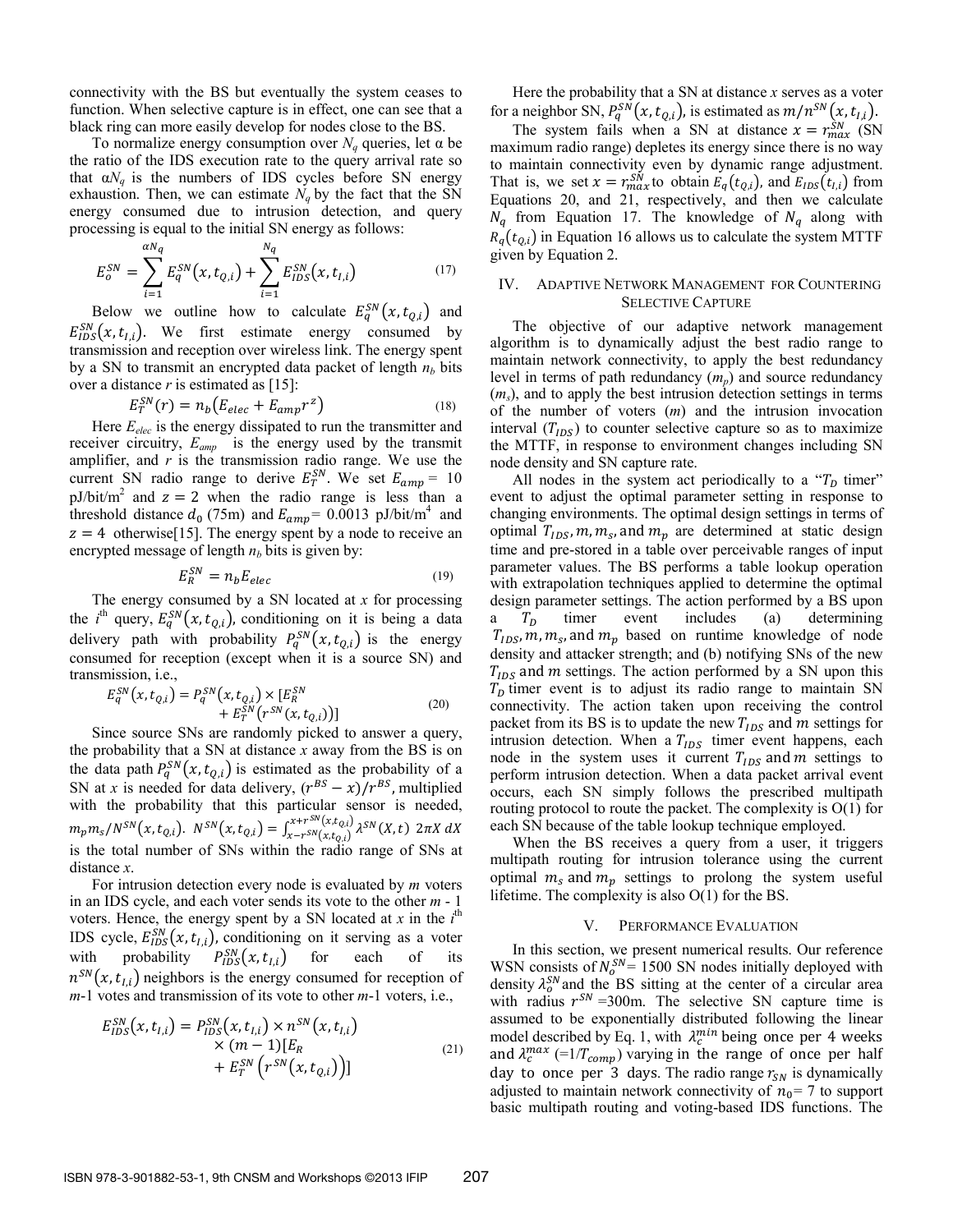initial energy level of a SN is  $E_0^{SN} = 2$  Joule. The energy parameters used by the radio module are adopted from [6, 15]. The energy dissipation  $E_{elec}$  to run the transmitter and receiver circuitry is 50 nJ/bit. The energy used by the transmit amplifier to achieve an acceptable signal to noise ratio  $(E_{amp})$  is 10  $pJ/bit/m<sup>2</sup>$  for transmitted distances less than the threshold distance  $d_0$  (75m) and 0.0013 pJ/bit/m<sup>4</sup> otherwise. The query arrival rate  $\lambda_a$  is a variable ranging from  $10^{-2}$  to 1 query/sec to reveal points of interest. The host IDS false positive probability and false negative probability ( $H_{\nu\ell\nu}$  and  $H_{\nu\ell\nu}$ ) vary between 1% and 5% to reflect the host intrusion detection strength as in [4].

Our objective is to identify the best protocol setting of our countermeasures against selective capture. This includes the radio range to be adjusted dynamically by individual SNs, the best redundancy level used for multipath routing, as well as the best redundancy level in terms of the number of voters and the best intrusion invocation interval used for intrusion detection to maximize the WSN lifetime in the presence of selective capture which turns critical nodes into malicious nodes capable of performing packet dropping attacks and badmouthing attacks.

We determine the optimal  $(m_p, m_s)$  setting (over the range of 1 to 5) under which the system MTTF is maximized through Equation 2. Tables I and II summarize the optimal  $(m_n, m_s)$  values to maximize the lifetime of the reference WSN under selective capture and random capture attacks, respectively, at  $m=3$  (i.e., the number of voters is 3), with  $T_{comp}$  (=  $1/\lambda_c^{max}$ ) and  $T_{IDS}$  varying over a wide range of values. We first observe that there exists an optimal  $(m_n, m_s)$ setting under which the MTTF is maximized for either case. Furthermore, a higher  $(m_n, m_s)$  is needed when the attacker strength  $\lambda_c^{max}$  increases. Also under selective capture attacks, the system must use a higher redundancy level to maximize the MTTF. For example when  $T_{IDS} = 4$  hrs and  $T_{comp} = 0.5$ days, the optimal  $(m_p, m_s)$  setting is  $(2, 5)$  under selective capture (in Table 1) but is only (1, 5) under random capture attacks (in Table 2). This is because selective capture requires the system to apply more redundancy to cope with more critical nodes being compromised. The system is better off in this case to use higher redundancy to ensure secure routing at the expense of more energy consumption to maximize the system MTTF.

TABLE I: Optimal  $(m_p, m_s)$  to counter Selective Capture with  $m=3$ and varying  $T_{comp}$  ( $1/\lambda_c^{max}$ ) and  $T_{IDS}$ 

| $T_{comp}$  | $T_{IDS}$ =1hr | 2hrs  | 4hrs      | 6hrs | 8hrs  |
|-------------|----------------|-------|-----------|------|-------|
| $0.5$ days  | (1,2)          | (1,4) |           | 2,5  | (2,5) |
| $0.75$ days | (1,2)          |       | $\cdot$ 4 |      |       |
| 1 day       | (1,2)          |       |           |      |       |
| 2 days      | 1.2)           |       |           |      |       |

TABLE II: Optimal  $(m_p, m_s)$  to counter Random Capture with  $m=3$ and varying  $T_{comp}$  ( $1/\lambda_c^{max}$ ) and  $T_{IDS}$ 

| $T_{comp}$  | $T_{IDS}$ =1hr | 2hrs | 4hrs | 6hrs | 8hrs |
|-------------|----------------|------|------|------|------|
| $0.5$ days  | (1,2)          |      |      |      | 2,5  |
| $0.75$ days | (1,2)          |      |      |      |      |
| 1 day       | 1,2)           |      |      |      |      |
| 2 days      | 1.2)           |      |      |      |      |

We next analyze the effect of the intrusion detection interval  $T_{IDS}$  (representing the intrusion detection strength) on the system MTTF. Whether to use a small or large  $T_{IDS}$  value depends on the attacker strength  $\lambda_c^{max}$ . When the attacker strength is high (i.e., when  $T_{comp} = 1/\lambda_c^{max}$  is small), as evidenced by the frequency at which bad nodes are detected by the IDS and evicted, we must counter it with high detection strength (a small  $T_{IDS}$ ). Conversely, when the attacker strength is low, a large  $T_{IDS}$  could be used to save energy to maximize the MTTF. Figures 1 and 2 show the MTTF vs.  $(m_p, m_s)$  under small ( $T_{IDS}$ =1 hrs) and large ( $T_{IDS}$ =3 hrs) detection intervals, respectively, for the case when the attacker strength is high  $(T_{\text{comp}} = 0.5 \text{ days})$ . We again set  $m=3$  to isolate its effect. We observe that at the optimal  $(m_p, m_s)$  setting, the MTTF under  $T<sub>IDS</sub>=1$  hrs (Figure 1) is much higher than the MTTF under  $T_{IDS}$ =3 hrs (Figure 2). This is because when the system is subject to a high capture rate, the system is better off to apply high detection strength (a small  $T_{IDS}$  at 1 hrs) at the expense of more energy consumption to quickly detect and evict compromised nodes, instead of applying low detection strength (a large  $T_{IDS}$  at 3 hrs), so as to increase the MTTF. This trend applies to both selective and random capture attacks. We also see that the MTTF under selective capture is much lower than that under random capture because with selective capture critical nodes are more easily compromised and back holes more easily formed near the BS to cause system failure.



Figure 1: MTTF vs.  $(m_n, m_s)$  with High Detection Strength in the presence of High Attacker Strength.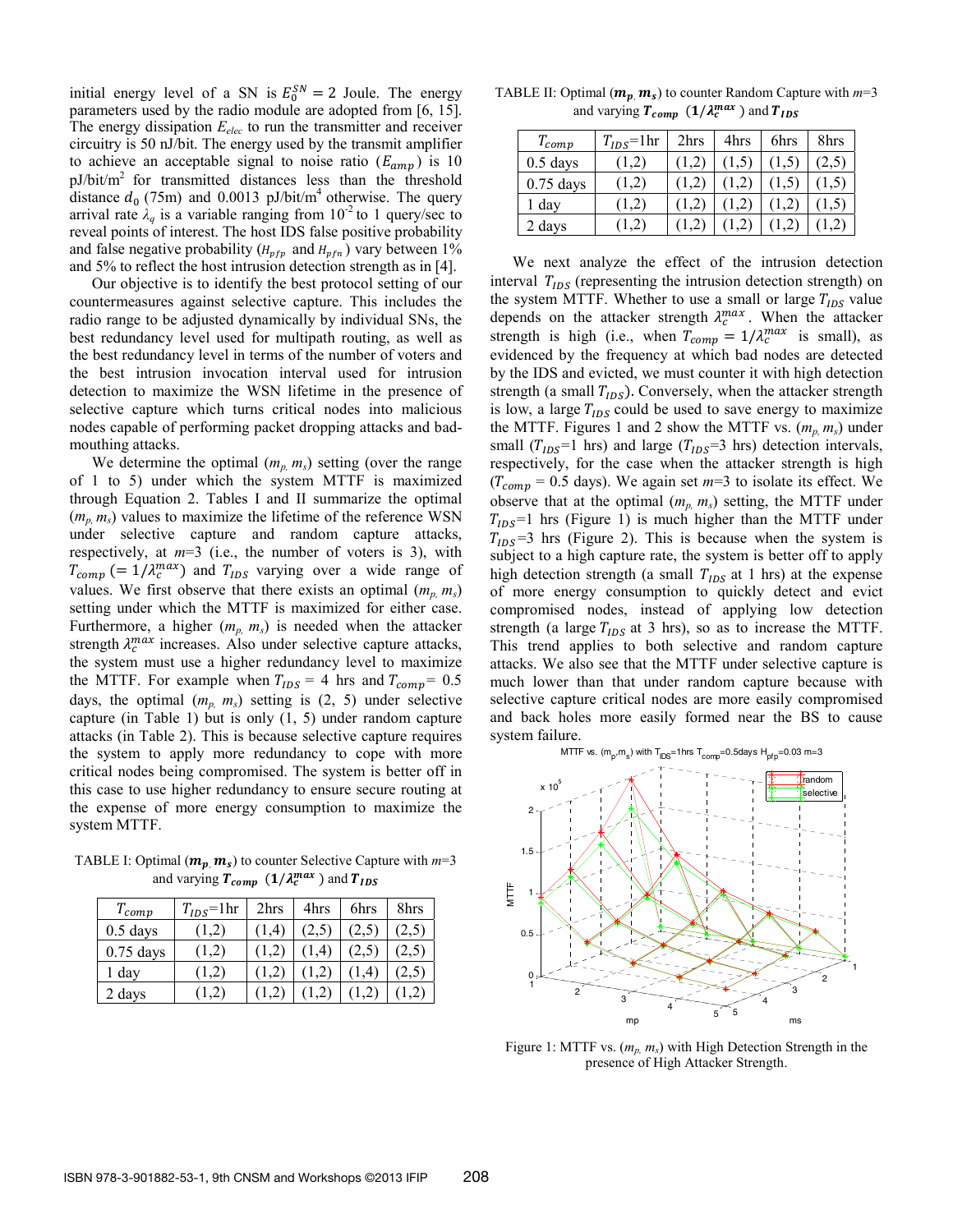

Figure 2: MTTF vs. (*mp, ms*) with Low Detection Strength in the presence of High Attacker Strength.



Figure 3: Effect of Countering Attacker Strength with  $T_{IDS}$  on the System MTTF under Random Capture vs. under Selective Capture.

Figure 3 compares the effect of  $T_{IDS}$  on the MTTF under random capture vs. selective capture at the optimal  $(m_p, m_s)$ setting under random capture vs. selective capture. We again observe that there exists an optimal  $T_{IDS}$  value (marked by a black dot) at which the MTTF is maximized. Furthermore, the optimal  $T<sub>INS</sub>$ value under selective capture in general is smaller than that under random capture because the system has to increase detection strength to cope with selective capture which creates more compromised critical nodes.

In Figure 4 we summarize the damaging effect of selective capture attacks compared with random capture attacks. It shows that selective capture has a devastating effect on the MTTF compared with random capture. The effect is especially pronounced when the attacker strength  $\lambda_c^{max}$  is high (left end of the graph where  $T_{comp} = 1/\lambda_c^{max}$  is small). The MTTF at the optimal  $(m_p, m_s)$  setting under selective capture is relatively low compared with that under random capture because the success probability for a node to transmit a packet to at least *p* next-hop SN neighbors (Equation 11) is low as the node is close to the BS, as many critical nodes are compromised due to selective capture. The optimal  $(m_p, m_s)$  setting identified best

balances the probability of query success probability (Equation 16) vs. energy consumption (Equation 17) to maximize the system MTTF.



Figure 4: WSN lifetime under Random Capture vs. under Selective Capture with varying  $T_{comp}$ 

Figure 5 vividly displays how the "good SN density"  $\lambda_{good}^{SN}(x, t)$  evolves over time under selective capture vs. under random capture. It confirms that  $\lambda_{good}^{SN}(x, t)$  decreases over time because of capture, and the rate at which  $\lambda_{good}^{SN}(x, t)$  declines for SNs with  $x \leq 1/2$  under selective capture is higher than that under random capture. The effect of selective capture on good node population is especially pronounced for critical nodes near the BS (i.e., when *x*=1/16 or 1/8).

Figure 6 displays how a SN at distance *x* dynamically adjusts its radio range to counter selective capture so as to maintain sufficient network connectivity and improve packet delivery reliability. It confirms that with the "dynamic radio range adjustment" countermeasure, a SN increases its radio range over time to maintain network connectivity. Further, under selective capture because critical nodes (i.e., when x is small) are more likely compromised, and subsequently detected and evicted from the system, a critical node must increase its radio range more rapidly to maintain network connectivity and improve packet delivery reliability to effectively counter selective capture. Figure 6 demonstrates that critical SNs (e.g., when  $x=1/16$  or 1/8) are able to more rapidly adjust radio range to maximize the system MTTF.



Figure 5: Density of Good SNs at Distance *x* vs. Time.